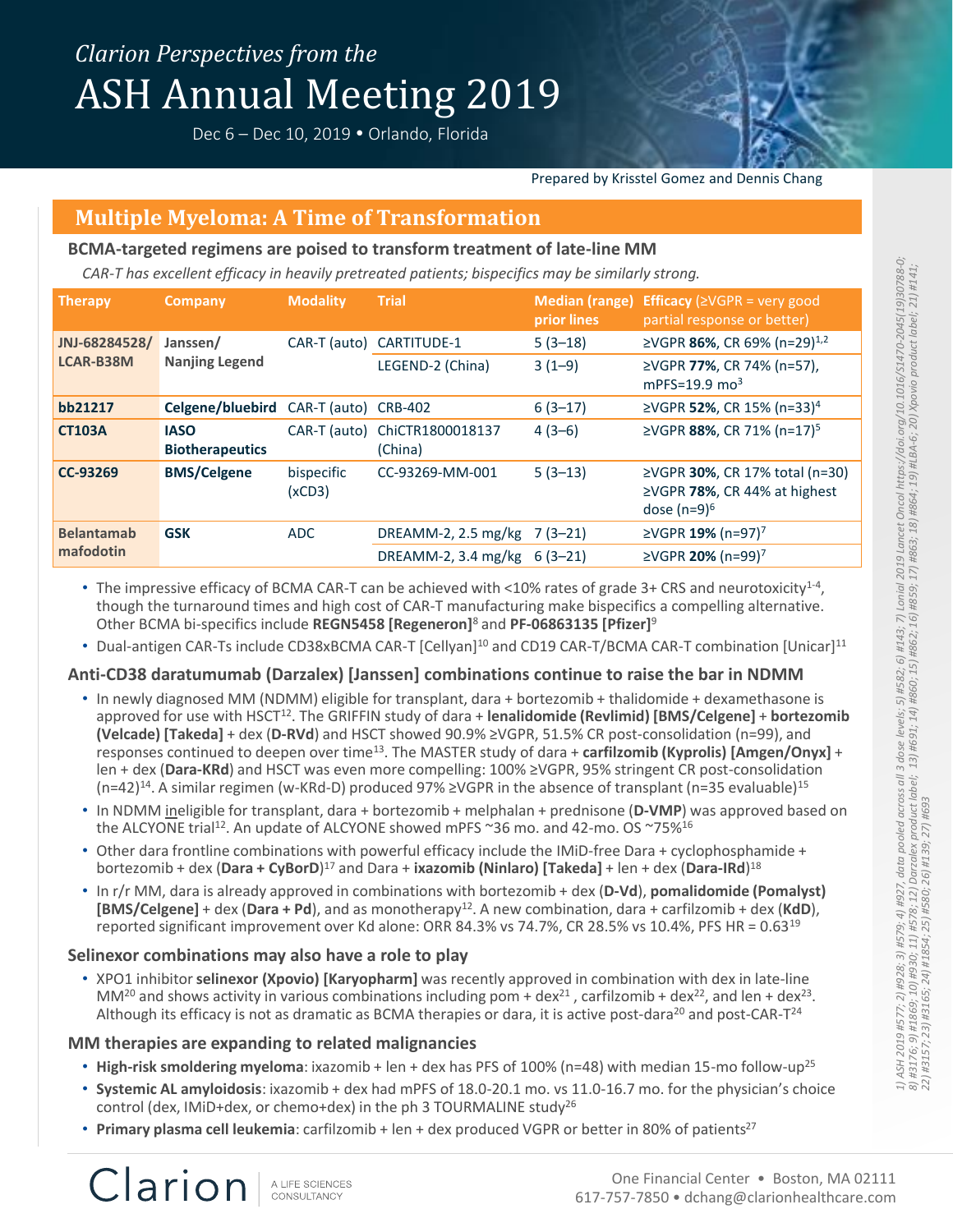Dec 6 – Dec 10, 2019 • Orlando, Florida



## **AML & MDS: Expansion and Innovation**

### **Venetoclax is poised to enter new settings**

- BCL-2 inhibitor **venetoclax (Venclexta) [Abbvie/Genentech]** is already approved in combination with hypomethylating agents (HMAs) azacitidine or decitabine, or with low-dose cytarabine for 1L AML ineligible ("unfit") for intensive chemotherapy<sup>1</sup> and is looking to expand into new AML/MDS indications:
	- **1L "fit" AML**: Venetoclax + intensive chemo (e.g. 7+3, FLAG-IDA, Hi-DAC +IDA) demonstrated CR/CRi ~70- 90% with manageable tolerability<sup>2,3,4</sup>
	- **1L high-risk (HR) MDS**: Venetoclax + AZA results in CR/mCR = 77% (n=57) with a manageable safety profile at 400mg venetoclax dosing<sup>5</sup>
- However, there remains room for improvement even in venetoclax's original indication of 1L unfit AML: FLT3 and TP53 mutations are associated with poorer outcomes<sup>6,7</sup>, and post-VEN, the mOS is only 2.4 months<sup>8</sup>

## **Agents targeting leukemic stem cells (LSCs) stir excitement**

- Anti-CD70 **cusatuzumab [argenx/Janssen]** + AZA achieved CR/CRi = 84% (n=12) 1L unfit AML, while eliminating CD70-expressing LSCs in patient samples<sup>9</sup>
- Anti-CD47 **magrolimab [FortySeven]** + AZA achieved CR/CRi=55% (n=22) in 1L unfit AML (with notable efficacy in TP53-mut pts), and CR= 50% (n=24) in HR-MDS; eliminated putative LSCs in 40% of responding pts<sup>10</sup>
- Although TIM3 is best known as a T cell immune checkpoint, it may also play a role in LSC self-renewal and activation. Anti-TIM3 **MBG453 [Novartis]** + HMA achieved CR/CRi =29% (n=22) in 1L unfit AML and CR/mCR = 47%  $(n=19)$  in HR-MDS<sup>11</sup>. A separate study suggests TIM3+ LSC level may predict relapse after allo-SCT in AML<sup>12</sup>

## **FLT3 and IDH mutation-targeted therapies continue to emerge and move earlier**

- FLT3 inhibitor **crenolanib [Arog]** + chemo achieved CR =85% (n=27) in younger patients with 1L AML, mOS not reached at 29 mo median follow  $up^{13}$
- IDH2 inhibitor **enasidenib (IDHIFA [Agios/Celgene])** + AZA achieved CR=53% (n=68) vs. 12% with AZA alone in 1L unfit AML<sup>14</sup>
- IDH1 inhibitor **olutasidenib [Forma]**+ AZA demonstrated CR = 54% (n=46) in 1L unfit and R/R AML<sup>15</sup>, and CR= 55%  $(n=17)$  in HR-MDS patients<sup>16</sup>

## **Immunotherapy development continues in r/r AML**

- CD123xCD3 bispecific (DART platform) **flotetuzumab [Macrogenics]** achieved CR/CRi = 20% (n=30) in primary refractory AML<sup>17</sup>. Anti-CD123 ADC **IMGN632 [Immunogen]** achieved similar efficacy, CR/CRi =16% (n=66) in R/R AML, but easier dosing and safety (no CRS/neurotox) may offer an advantage over the bispecific approach<sup>18</sup>
- NKG2D CAR-T **CYAD-01 [Celyad]** with preconditioning chemo reported ORR=0% (n=9) in r/r AML and MDS<sup>19</sup> which surprisingly is much worse than a previous study of CYAD-01 without the preconditioning<sup>20</sup>

## **Oral HMAs poised to join or displace the standard IV agents**

- 1L Fit AML: Oral azacitidine **CC-486 [BMS/Celgene]** likely to emerge as post-chemo maintenance SoC after reporting mOS = 22.9 mo (n=238) vs. 16 mo on placebo in older AML patients<sup>21</sup>
- Oral cedazuridine and decitabine fixed-dose combination **ASTX727 [Otsuka/Astex]** proved pharmacokinetic equivalence to IV decitabine in HR-MDS patients, though clinical responses from phase 3 are still pending. Astex plans to file an NDA by year-end 2019<sup>22,23</sup>

## **Addressing unmet needs across MDS risk categories**

- Mutant p53 reactivating compound **APR-46 [Aprea]** reported CR=61% (n=33) in TP53-mut HR-MDS<sup>24</sup>
- NEDD8 inhibitor **pevonedistat [Takeda Oncology]** + AZA achieved CR/CRi = 23.8%(n=23) in HMA-failed MDS<sup>25</sup>
- Lower-risk MDS patients could soon achieve RBC transfusion independence with agents like HIF stabilizer **roxadustat [Astellas/FibroGen]**<sup>26</sup>, TGFβ superfamily inhibitor **luspatercept [BMS/Celgene/Acceleron]**27,28, and telomerase inhibitor **imetelstat [Geron]**29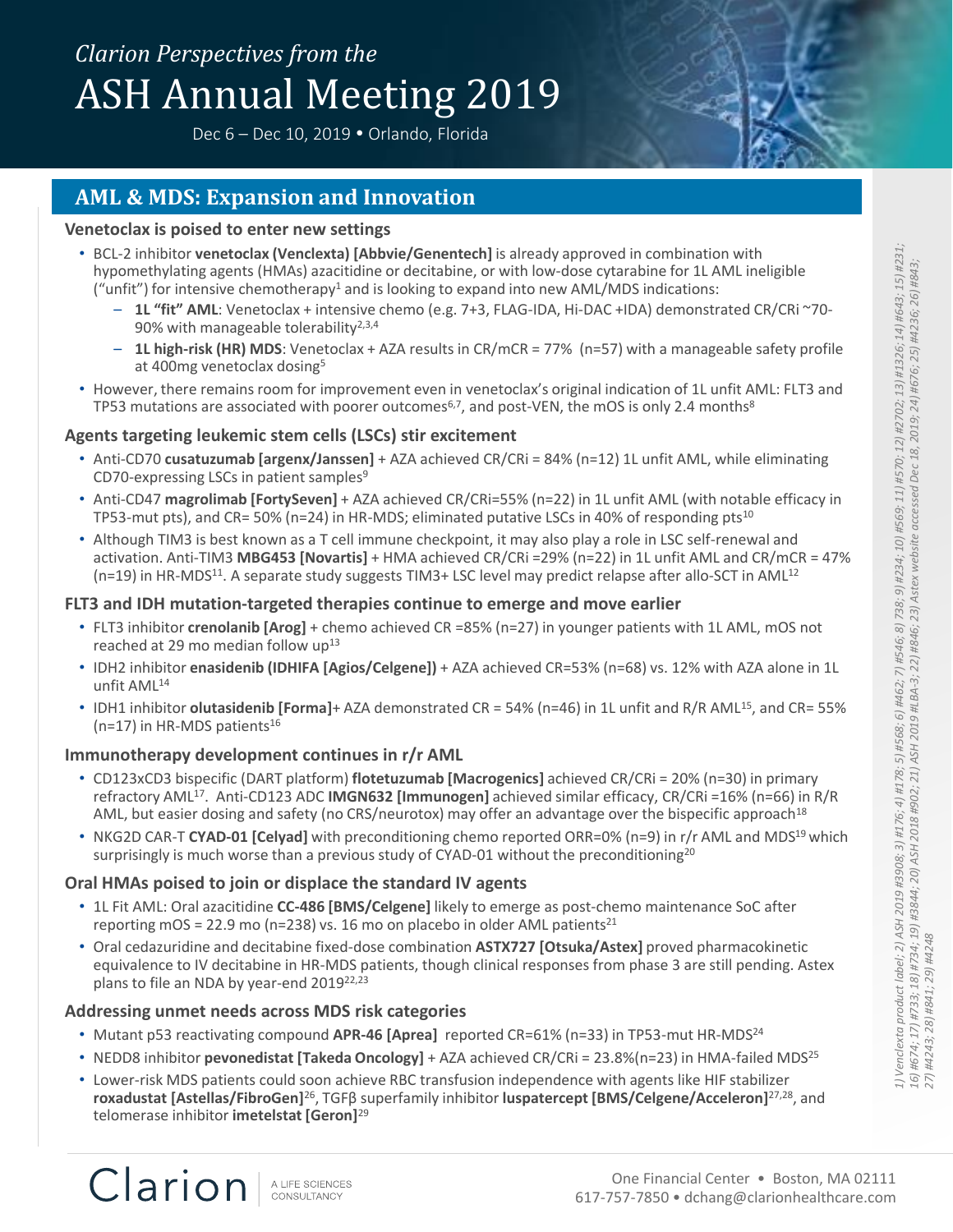Dec 6 – Dec 10, 2019 • Orlando, Florida



## **NHL & ALL: New Data and New Challengers for CD19 CAR-T**

#### **Autologous CD19 CAR-T therapies continue to show curative efficacy in subsets of DLBCL and ALL**

- **Axicabtagene ciloleucel (Yescarta) [Gilead/Kite]** may have a survival plateau for DLBCL patients in the ZUMA-1 trial:  $3$ -year OS =  $47\%$ <sup>1,2</sup>
- Real-world data for axi-cel in DLBCL and **tisagenlecleucel (Kymriah) [Novartis]** in DLBCL and ALL thus far match their clinical trial efficacy; tisa-cel real-world safety seems much better, reflecting better AE management<sup>3,4,5,6</sup>
- Latecomer **lisocabtagene maraleucel [BMS/Celgene/Juno]** shows DLBCL efficacy similar to Yescarta/Kymriah— ORR= 73%, and a possible OS plateau at  $\sim$ 45% (median follow-up  $\sim$ 18 mo)—with only 2% CRS which may increase outpatient use $^{7,8,9}$
- Another latecomer, **AUTO1 [Autolus]** shows high MRD-negative response rates for both pediatric and adult r/r ALL with virtually no grade  $3+$  CRS, though durability remains to be proven<sup>10,11</sup>

#### **Antibody-based challengers to CAR-T show compelling response rates**

*While cures have not yet been shown, off-the-shelf delivery and likely lower cost make these important competitors*

- Anti-CD19 Ab **MOR208 (tafasitamab) [Morphosys]** + lenalidomide has ORR = 60% in r/r DLBCL patients with 12 mo OS =  $87\%$  for 2L patients<sup>12</sup>
- Anti-CD19 BiTE **blinatumomab (Blincyto) [Amgen]** has 2-yr PFS of 59% and 2-yr OS of 79% (n=105) in 2L ALL<sup>13</sup>. Blina combined with TKI dasatinib (Sprycel) [BMS] produced ~14-mo DFS of 90% in 1L adult Ph+ ALL<sup>14</sup>
- CD20xCD3 bispecific **mosunetuzumab [Roche**] has ~19% CR in aggressive NHL (n=124) and ~43% CR in indolent NHL (n=67); CRS and neurotox rates were comparable to current CAR-T therapies<sup>15</sup>. Other CD20 bispecifics with promising early data include **RG6026 [Roche]**<sup>16</sup> , **REGN1979 [Regeneron]**17,18 and **GEN3013 [Genmab]**<sup>19</sup>
- Anti-CD22 ADC **inotuzumab ozogamicin (Besponsa) [Pfizer]** + chemo regimen CVP produced 61% CR/CRi in CD22+ $r/r$  ALL<sup>20</sup>
- Anti-CD79 ADC **Polivy [Genentech]** + bendamustine + rituximab (BR) had confirmed ORR = 47.5%, mOS = 12.4 mo. in transplant ineligible r/r DLBCL (n=40)<sup>21</sup>; Polivy + obinutuzumab + len induced ORR=76% in r/r FL<sup>22</sup>

### **Allogeneic CAR cell therapies continue to make progress**

- Donor-derived CD19 CAR-T produced CR in 12 of 13 r/r ALL patients; 6/13 were disease-free at median 11 mo. follow-up in a UCL study<sup>23</sup>
- Donor-derived CD19 CAR-CIK (cytokine-induced killer) cell therapy produced CR/CRi in 8 of 13 r/r ALL patients<sup>24</sup>
- CAR-NK cell therapy **FT596 [Fate]** + rituximab induced deeper responses and prevented antigen escape compared to CAR-T in preclinical lymphoma cell lines; in-human trials are slated to begin Q1 2020<sup>25</sup>

## **CLL: The BTK battle**

Clarion

#### **BTK inhibitor grows increasingly competitive**

- Real world data shows both the dominance of **ibrutinib (Imbruvica) [Janssen/Abbvie/Pharmacyclics]** and the remaining need: 86% of CLL patients receive BTK inhibitor in first line, but ~40% do not respond<sup>1</sup>
- freau for DLBCL patients in the ZUMA-1<br>
artist] in DLBCL and ALL thus far match<br>
effecting better AE management<sup>3,45,6</sup><br>
efficacy similar to Yescart A/Kymriah—<br>
in with only 2% CRS which may<br>
are rates for both pediatri • 2<sup>nd</sup> generation BTK inhibitor acalabrutinib (Calquence) [AstraZeneca] ± obinutuzumab demonstrated superiority to obinutuzumab + chlorambucil in treatment-naïve CLL (ORR 94% vs. 79%) in treatment-naïve CLL<sup>2,3</sup>, supporting FDA approval for this indication<sup>4</sup>
- BTK inhibitor **zanubrutinib (Brukinsa) [BeiGene]** achieved ORR = 100% (n=22) and 24-mo PFS =95% in treatmentnaïve CLL, and ORR=95% (n=101) and 24-mo PFS = 91% in R/R CLL<sup>5</sup>
- Earlier-stage competitors include reversible BTK inhibitors potentially less sensitive to resistance mechanisms: **ARQ531 [ArQule/Merck]** (ORR=89% in R/R CLL C481S-mut; n=9)<sup>6</sup> and **LOXO-305 [Eli Lilly]** (ORR=50% in R/R CLL C481S-mut; n=2)<sup>7</sup>. A BTK degrader **NRX0492 [Nurix]** shows promising preclinical data<sup>8</sup>
- Beyond BTK, other approaches continue to be explored in CLL, such as the combination of anti-CD20 **ublituximab** + PI3Kδ/CK1ε inhibitor **umbralisib [TG Therapeutics]** + venetoclax, which achieved ORR=100% (n=13) in R/R CLL<sup>9</sup>

*1) ASH 2019 #1756; 2) #031; 3) #032; 4) press release Nov 21, 2019; 5) #500; 6) # 4298;* 

*7) #501; 8) #174; 9) #360*